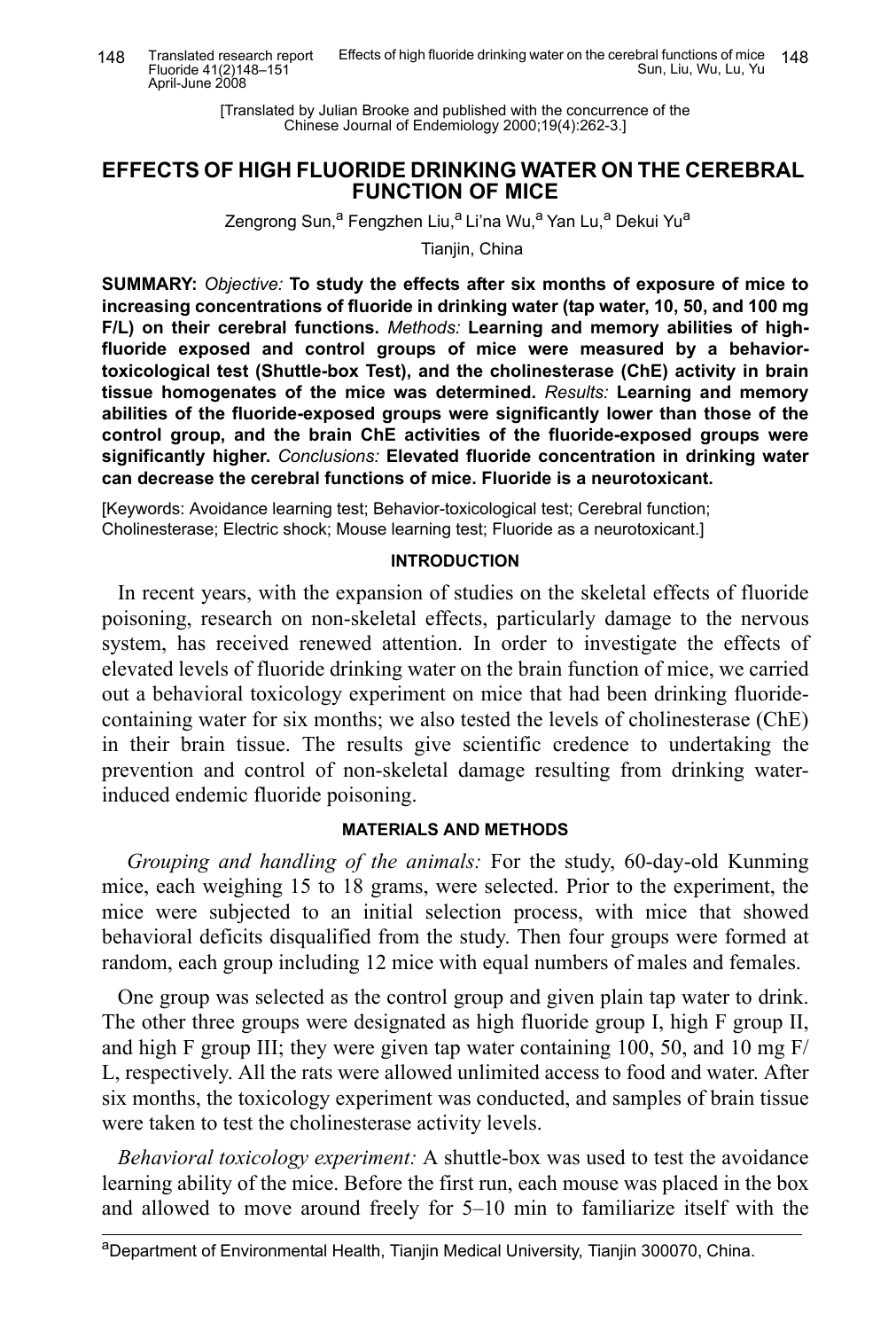environment. Then the mouse was exposed to a conditional stimulus (a light) for 3 seconds in whichever room it happened to be in. If the mouse did not run to the adjoining room within the time limit, an unconditional stimulus was applied (an electric shock) concurrently with the existing stimulus and increased until the mouse ran into the next room, at which point both stimuli ceased. This was repeated 30 seconds later. If the mouse ran into the adjoining room while exposed to the conditional stimulus, then that was counted as a conditioned reflex, whereas the same action after the unconditional stimulus was introduced was deemed an unconditioned reflex. Each mouse was subjected to 30 runs per day for a total of 5 days (150 runs altogether). The above training method was carried out with an automated CTC shuttle-box conditioned reflex tester, and the results recorded.<sup>1</sup>

*Indices for the behavioral toxicology:*

*(i) Strengthened Conditioning Run Number (SCRN):* This term gives the run number where the first case of three consecutive conditioned reflexes occurred, used here as an indicator of the avoidance learning ability of the mice.

*(ii) Conditioned Reflex Rate (CR%):* This figure is the percentage of conditioned reflexes occurring in each daily session (1-30, 31-60, 61-90, 91-120, and 121-150).

*(iii) Total Time (TT):* the total amount of time required to complete all 150 of the runs, in seconds.

*(iv) Conditioned Lag (CL):* This is the amount of time, in seconds, between the appearance of the conditional stimulus and when the mouse passes into the adjoining room, averaged over the 150 runs.

*(v) Conditioned Reflex (CR):* This is the number of conditioned reflexes during the 150 trials.

*Determination of the cholinesterase activity in brain tissue:* Cholinesterase activity was determined by the acetylthiocholine and 5,5'-dithio-bis(2 nitrobenzoic) acid (DBNB) method. $<sup>2</sup>$ </sup>

*Statistical methods:* The results of the testing were analyzed using F and t testing.

## **RESULTS**

*Behavioral toxicology experiment:* For each of the high fluoride groups the three avoidance learning indices, SCRN, TT, and CR, showed differences as compared to the control group, and this result was highly significant (the F values were 14.512, 11.515, and 20.403, respectively, p<0.01 in each case). The SCRN and CR were each lower, and the TT longer than the control. In addition, the learning ability decreased with the increasing fluoride in the drinking water. The CL values of each high fluoride group showed no significant difference when compared with the control,  $F = 2.045$ ,  $p > 0.05$  (Table 1). The CR% of each high fluoride group in each 30-run session was also markedly lower than the control  $(p<0.01, p<0.05)$ .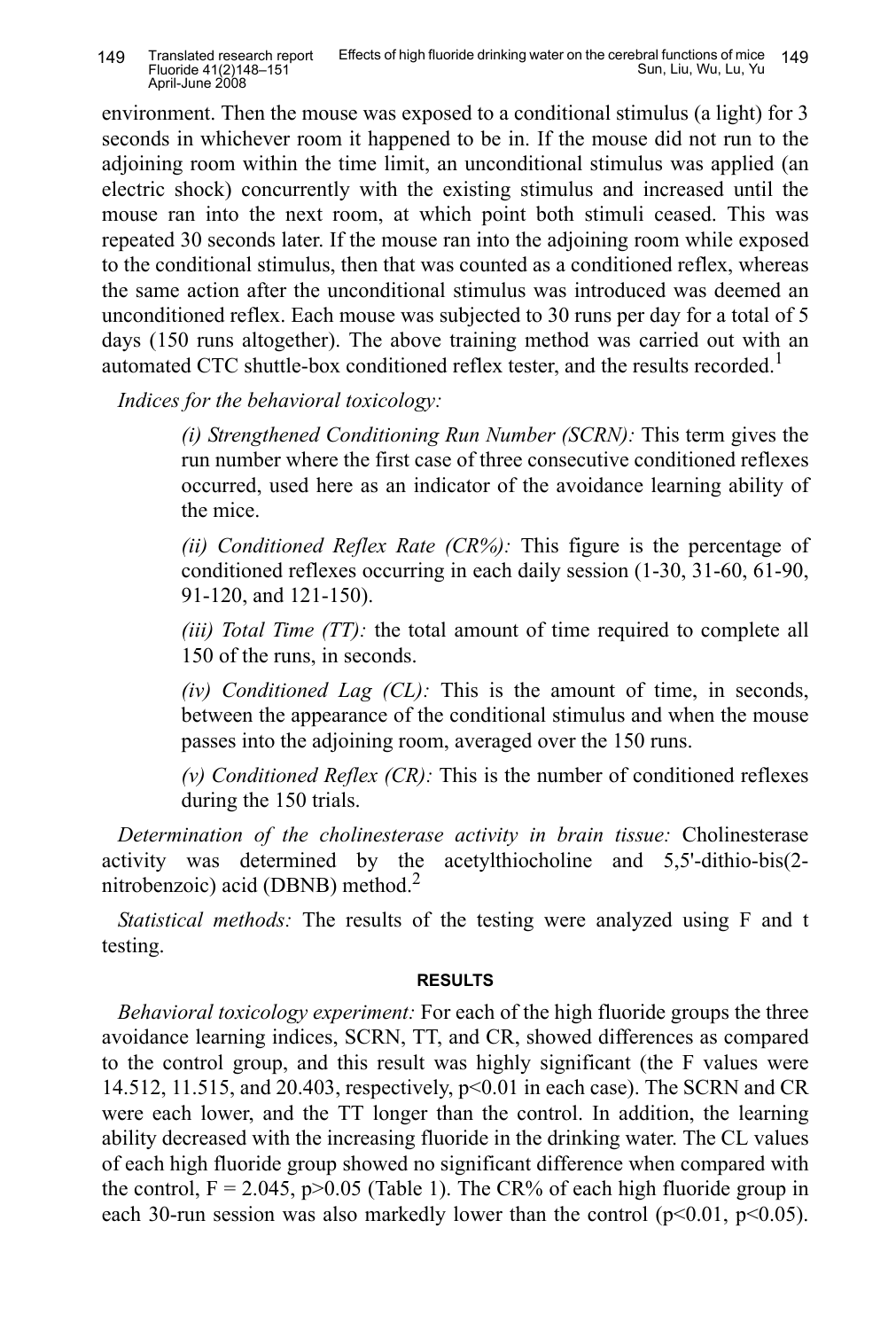The general learning tendency of all four groups was the same, however; each reached a learning plateau between the 90th and the 150th runs (Table 2).

| <b>Table 1.</b> Comparison of conditioned a voidance learning indices (mean±SD) |    |                       |                   |            |                 |  |
|---------------------------------------------------------------------------------|----|-----------------------|-------------------|------------|-----------------|--|
| Group                                                                           | n  | SCRN (Run no.)        | TT(s)             | CR(No.)    | CL(s)           |  |
| Control                                                                         | 12 | $65+27$               | $456.7 + 54.9$    | $56 + 15$  | $1.85 \pm 0.10$ |  |
| HiF $I^a$                                                                       | 12 | $130+22*$             | 558.1±48.4*       | $22+9*$    | $2.03 \pm 0.26$ |  |
| $H$ iF II <sup>b</sup>                                                          | 11 | $119+28*$             | $545.5 + 41.4*$   | $23+13*$   | $1.93 \pm 0.22$ |  |
| $H$ iF III <sup>c</sup>                                                         | 10 | $94+27$ <sup>†‡</sup> | $536.0 \pm 14.4*$ | $33+8^{*}$ | $1.99 + 0.07$   |  |

**Table 1.** Comparison of conditioned avoidance learning indices (mean±SD)

 $^a$ HiF I = 100 mg F/L;  $^b$ HiF II = 50 mg F/L;  $^c$  HiF III = 10 mg F/L. \*p<0.01 compared with control,  $^\dagger$ p<0.05 $\,$ compared with control, ‡ p<0.05 as compared with HiF I.

| Group               | n  | No. 1-30     | No. 31-60       | No. 61-90        | No. 91-120                   | No. 121-150             |
|---------------------|----|--------------|-----------------|------------------|------------------------------|-------------------------|
| Control             | 12 | 10 6 + 7 2   | $29.4 \pm 14.8$ | $36.7 \pm 13.7$  | $47.8 \pm 12.9$              | $55.4 \pm 17.6$         |
| HiF $I^a$           | 12 | $1.9 + 3.3*$ | $6.9{\pm}5.8*$  | $15.3 \pm 5.6^*$ | $21.1 \pm 9.0^*$             | $267+126*$              |
| HiF II <sup>b</sup> | 11 | $21+27*$     | $79+79*$        | $14.2 + 11.4*$   | 24 8+13 1*                   | $276+164*$              |
| $HIF$ $IIIc$        | 10 | $3.3+2.2*$   | $9.0 + 3.9*$    | $20.6 + 9.3*$    | $37.7 \pm 10.8$ <sup>†</sup> | $39.3 + 8.4^{\ddagger}$ |

**Table 2.** Comparison of conditioned reflex in different phases (mean±SD)

<sup>a-c</sup> See notes a-c to Table 1. \*p<0.01 compared with control,  $\frac{1}{1}$ p<0.05 compared with HiF I,

 $p^*$ p<0.05 compared with control and also HiF.

*Cholinesterase activity levels in brain tissue:* The ChE activity levels for each of the high fluoride groups demonstrated significant difference as compared to the control (F = 12.668, p<0.01). The ChE activity levels of all three high fluoride groups were markedly higher than in the control  $(p<0.01, p<0.05$ ; see Table 3).

| Table 3. Results of ChE testing (mean±SD) |   |                               |  |  |
|-------------------------------------------|---|-------------------------------|--|--|
| Group                                     | n | Che (U/q)                     |  |  |
| Control                                   | 6 | 220.98±13.30                  |  |  |
| HiF $I^a$                                 | 6 | 293.17±19.93*                 |  |  |
| HiF II <sup>b</sup>                       | 6 | $251.80\pm19.99$ <sup>t</sup> |  |  |
| HIF III <sup>c</sup>                      | հ | 268.00±27.75*                 |  |  |
|                                           |   |                               |  |  |

 $a^c$ See notes a-c to Table 1. \*p<0.01 compared with control,  $\sigma$ <sub>p</sub><0.05 compared with control.

#### **DISCUSSION**

Active avoidance learning is a basic, easily observable phenomenon among animals. This study made use of a classical physiology experimental technique and shuttle-box equipment to examine the effects of high fluoride drinking water on the avoidance learning ability of mice. The results indicate that high fluoride has a marked effect on learning ability and memory. The various primary indices SCRN, CR, CR%, and TT all showed the fluoride-exposed mice had mental deficits as compared to the controls, with those deficits increasing in severity as the concentration of fluoride in the drinking water increased.

In order to further examine possible mechanisms behind the effects of fluoride on mouse brain function, the activation level of cholinesterase in the brains of the mice were measured, the results showing that the ChE activation or activity level was significantly higher in the fluoride-poisoned mice. There are relatively few